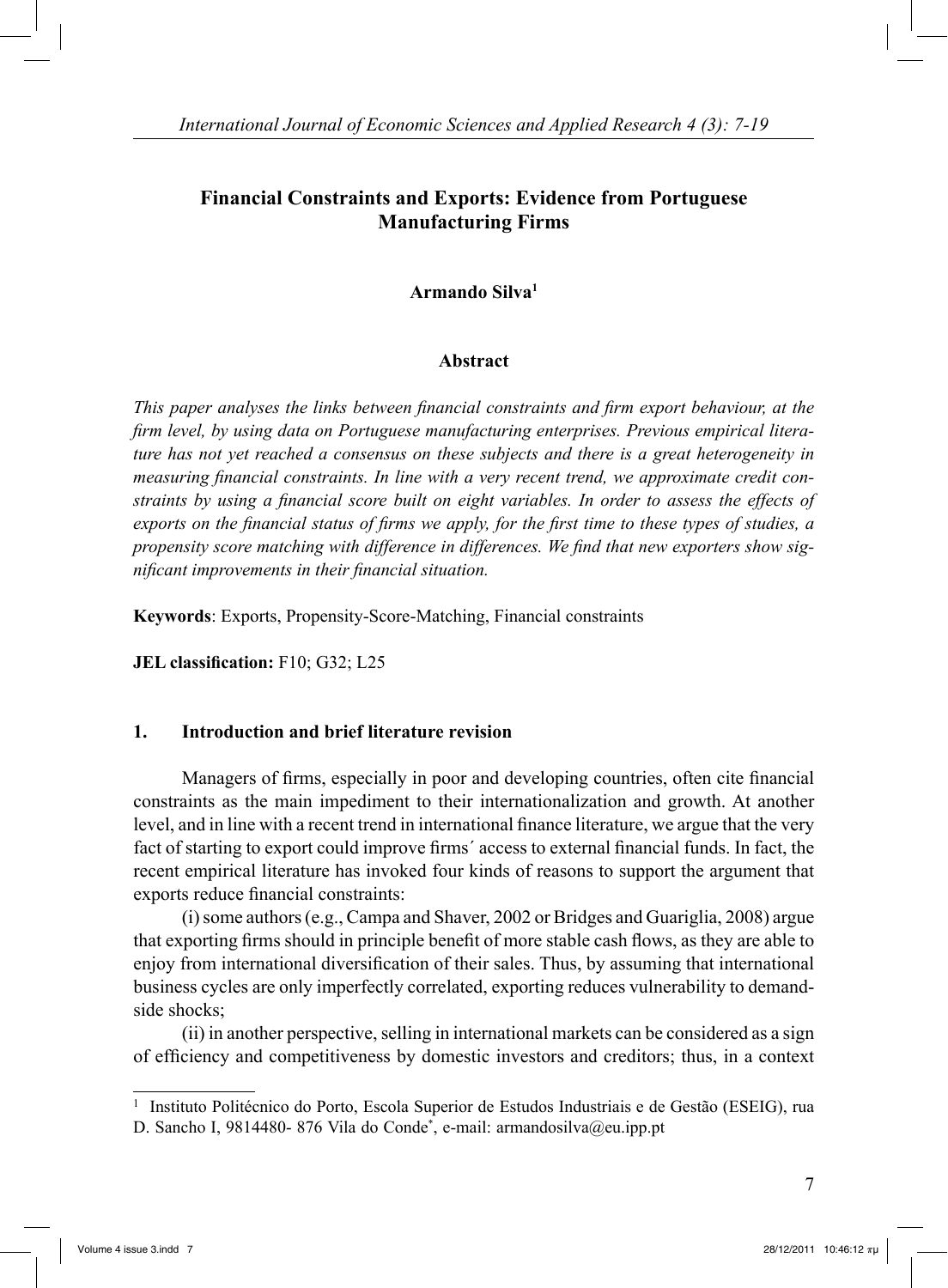of information asymmetries and of financial markets imperfections, exporting would represent a clear signal sent by the firm to external investors, enabling them to obtain better financing. Some authors (e.g., Ganesh-Kumar et al., 2001) find that this kind of mechanism is mainly relevant in an emerging market characterized by low institutional quality;

(iii) meanwhile, some authors (e.g., Tornell and Westermann, 2003) argue that exporting is likely to open up access to international financial markets as well, at least those pertaining to the destination countries. In fact, foreign exchange revenues represent better collateral to access external funds in foreign financial markets;

iv) finally, exporters also tend to be larger, more efficient, have larger cash flows and therefore may have an easier time getting access to external finance, or get preferential terms on their outside funds (Bernard and Jensen, 1999; Clerides et al. 1998; Delgado et al. 2002). This would justify exporting firms' investments to be less sensitive to internal funds than their domestic counterparts.

Empirically, there are few studies assessing positively the influence of exports on firms´ financial health**.** Campa and Shaver (2002) conclude that exporting can help firms to reduce their financial constraints but they do not take into account endogeneity or selection issues. Two other recent papers provide further evidence that exporting may exert a positive effect on firm financial health: Greenaway et al. (2007) and Bridges and Guariglia (2008) but none uses the methodology we employ. More recently, a few studies argue that exports have no positive effects on firms' financial health (e.g., Bellone et al., 2010 or Manole and Spatareanu, 2010).

 In what follows, we present an evaluation of the ex-post effects of exports based on a large panel of Portuguese manufacturing firms. Portugal is an interesting case study of these issues because for nearly five years there is a strong government pressure for firms to become exporters and there is also a strong hope that it will generate improvements for these firms, in particular, and for the whole country, in general; thus, any proof that exports create positive effects would generate additional motivation for exports´ support; moreover, no study, on the relationship between financial constraints and exports, existed for Portugal and it could be interesting to compare it with past or future similar studies. Our contribution is twofold. First, we propose a new way to measure the degree of financial constraints, in a development on the multivariate index proposed by Musso and Schiavo (2008), which we argue is preferable to existing methodologies of assessing financial constraints. Second, in an innovative proposal, and in order to adequately deal with selection and endogeneity issues recognized in several studies, we propose the use of Propensity Score Matching with Difference in Differences (PSM-DID) to evaluate the financial impacts of new exporting activities. We find significant improvement in the financial health of firms after entering into export markets.

We acknowledge that there is also another strand in the literature of financial constraints and exports that studies the opposite causality direction: the ex-ante financial constraints and export selection; in fact, there are some theoretical models that try to explain the causality nexus between firms´ financial constraints and export beginning (e.g. Chaney, 2005) and there are some empirical studies arguing that only the domestic firms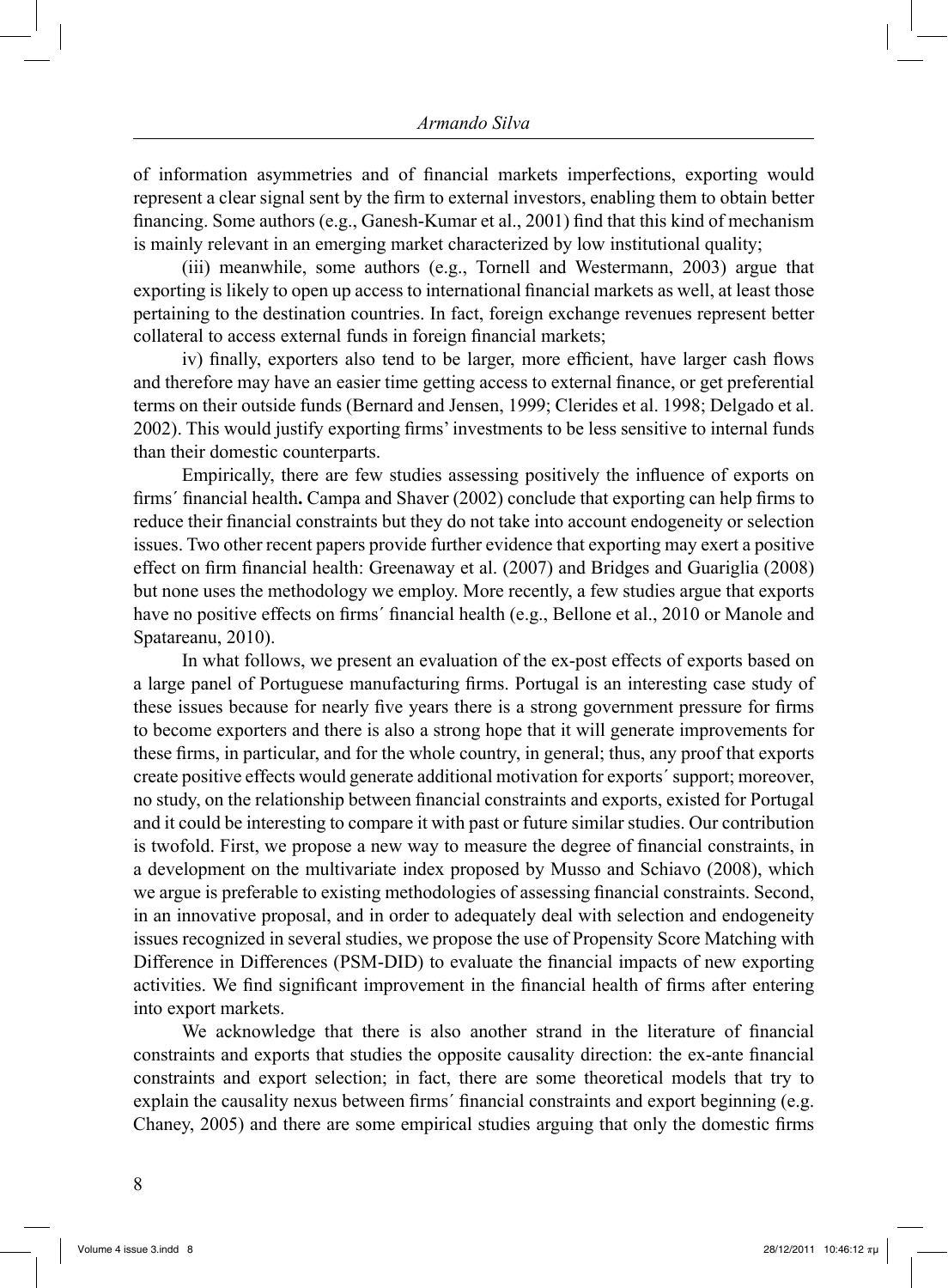which are financially unconstrained are able to become new exporters (e.g. Bellone et al., 2010); nevertheless, we do not approach, in this paper, such item.

The rest of the paper is organized as follows. Section 2 presents the data, discusses the shortcomings of usual strategies employed to measure financial constraints, and illustrates the methodology adopted here. In Section 3, we present propensity score matching and test the hypothesis that selling abroad improves firms´ financial health. Section 4 concludes and draws some policy implications.

### **2. Data and measure of financial constraints**

#### **2.1 Data description**

The empirical analysis combines two data sources from the Portuguese National Statistics Institute (INE): balance sheet information (IAE) and external trade information (ECE). Datasets are linked by firms' non-revealed fiscal number. IAE provides information of firms' balance sheets from 1996-2003, and uses a survey sample of all manufacturing Portuguese firms with less than 100 workers and all the universe of firms with more than 100 workers. We have used, as variables, number of employees, turnover, exports, investment, labour cost, stock of capital, assets (and their composition), liabilities (and their composition), amortizations, own funds and earnings. To limit the effect of outliers we trim observations lying in the top and bottom 0.5% of the distribution for each the variables. Firms are classified according to their main activity, as identified by INE standard codes (CAE), which are correlated with Eurostat Nace 1.1 taxonomy; almost 65% of all firms belong to food, beverage, wearing apparel, textiles, paper, furniture and wood sectors.

Capital is proxied by tangible fixed assets at book value (net of depreciation). In turn, ECE provides information for each firm, on trade volume (exports and imports) aggregated by year and by country (destination of exports and origin of imports), and it also displays information on the types of products/sectors traded for each transaction. An export starter is a firm that begins exporting in that year but doesn´t export in the two previous years. All nominal variables are measured in 1996 Euros and are deflated using 2 digit industry-level price indices provided by INE; for capital stock we use the same deflator for all sectors; Tables A and B in Appendix present further details, namely the fact that new exporters (starters) show, in general, better financial performs than non-starters.

## **2.2 Measure of Financial Constraints**

Given the lack of consensus and in order to account for potential problems in the use of other variables trying to measure financial constraints, we build a measure of financial health according to the methodology first proposed by Musso and Schiavo (2008) and further developed by Bellone et al. (2010). We exploit information coming from eight variables: size (total assets), profitability (return on total assets), liquidity (current asset over current liabilities), cash flow generating ability, solvency (own funds over total liabilities), trade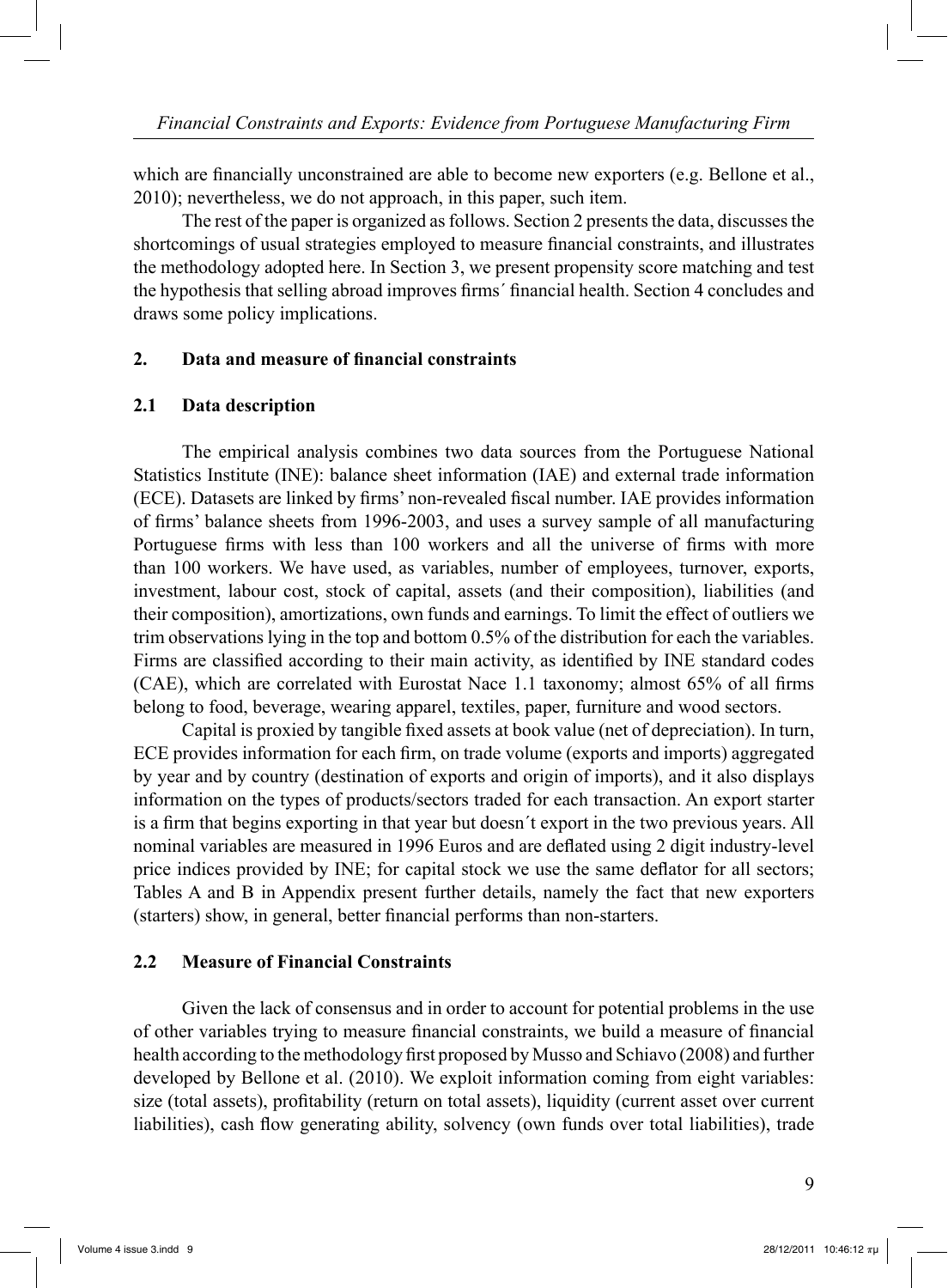credit over total assets, repaying ability (financial debt over cash flow) and Total Factor Productivity (TFP)<sup>1</sup>. The choice of these variables is due to their recognized importance in the financial constraints literature; moreover, as recognized by Musso and Schiavo (2008), by proposing a time-varying and continuous measure of financial constraints we acknowledge the multifaceted feature of this phenomenon and more important it allows us to capture different degrees of financial constraints.

For each variable, we scale each firm/year observation for the corresponding twodigit CAE sector average and then assign to it a number corresponding to the quintiles of the distribution in which it falls. The resulting information for each of the eight variables (a number ranging from 1 to 5) is then collapsed into a single index as a simple sum of the eight numbers (*Score A*). Finally, the index is then rescaled to lie on a common 1–10 range. General statistics of Score A are presented in Table C in Appendix; firms that present the lowest Score A also show the poorest levels of liquidity, solvency and profitability.

In what concerns TFP, since it is probable that profit-maximizing firms instantly adjust their input levels each time they notice productivity shocks, productivity and input choices are likely to be correlated and thus TFP estimation involves problems. As explained by De Loecker (2010), researchers often use proxy estimators of TFP suggested by Olley and Pakes (1996) and Levinsohn and Petrin (2003); they provide them empirical models to estimate production functions using firm-level data and, more important, such proxies deal with the endogeneity of inputs, the non random exit of firms, as well as allow for persistence in the unobserved productivity shocks. Due to data limitations we could only use the semi-parametric method of Levinsohn and Petrin. Thus, we compute TFP as the residual of a Cobb-Douglas production function where the firm value added is the independent variable and capital, labor and unobservable productivity level are the dependent ones. This methodology also assumes that intermediate inputs have a monotonic positive relationship with productivity and in this way could be used as proxies. In our case, given data availability, we use as intermediate inputs the deflated values of the account "global supplies and external services" at book value; we estimate production function for every 2-digit sector separately.

#### **3. Export and finance: ex-post benefits**

#### **3.1 Methodology**

 Ideally, the effects (on financial or economic levels) of becoming an exporter should be measured by comparing a firm's performance, some years after starting to export to what their hypothetical performance would have been at the same time had they never begun to export. Under the impossibility of such a measure, matching methods aim to evaluate the Average Treatment effect on the Treated (ATT), which means in practice, to evaluate

<sup>1</sup> The reason why TFP is included as an indirect indicator of financial constraints is due to our conviction that economic efficiency is highly correlated with financial health of firms.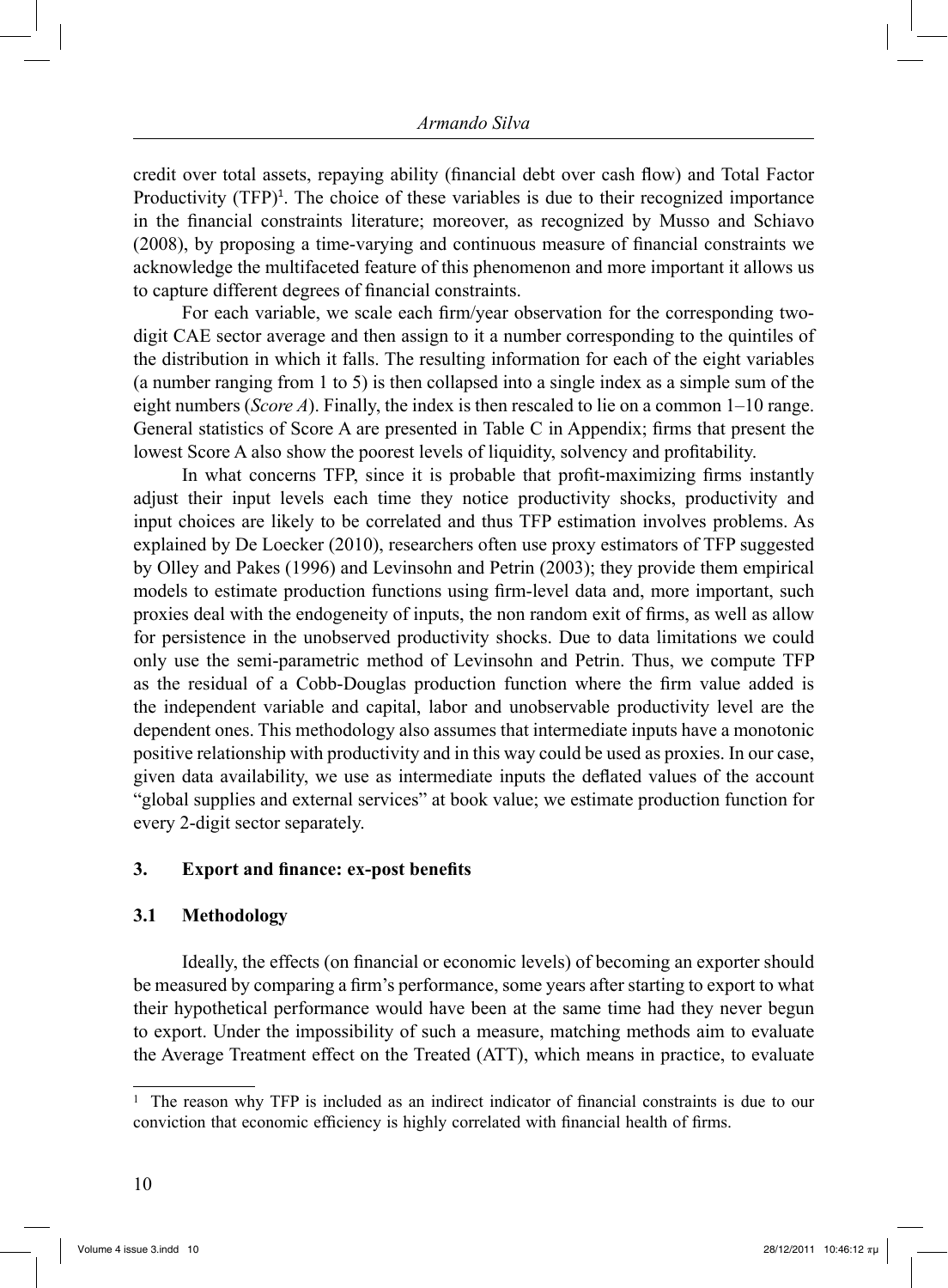the better as possible the effects of a treatment model, where treatment is the export entry. Thus, conceptually, we aim to measure the ATT, the average effects of a "treatment", as the decision to start exporting on starters' performances, by computing:

$$
ATT = E\bigg[Y_{i,t}(1) - Y_{i,t}(0) | D_i = 1\bigg] = E\bigg[Y_{i,t}(1) | D_i = 1\bigg] - E\bigg[Y_{i,t}(0) | D_i = 1\bigg] \tag{1}
$$

where  $Y_{i,t}(t)$  is the outcome (financial or other) of a starter firm i at t given it began exporting at a certain time;  $Y_{i,t}(0)$  is the outcome of i at t given it did not begin exporting at the stated time; D is the decision made by i if it was starting to export (1) or not (0). In practice, we can only compute  $E[Y_{i}(0)|D_i=0]$  thus, the solution is to replace the unobservable  $E[Y_{i,t}(0)|D_i=1]$  with the observable  $E[Y_{i,t}(0)|D_i=0]$ ; i.e., we use as the effect measure  $E[Y_{i,t}(1) | D_i = 1] - E[Y_{i,t}(0) | D_i = 0]$  which originates a selection bias in the ATT computation.

Matching techniques pair each new exporting firm, in each year – on the basis of some observable variables, named as covariates – with a larger control group of most similar firms that stay non-exporters until that year. Given the variety of observable variables (covariates) that can be used to pair starters with non-starters (e.g., productivity, size, ownership, capital, sector, liquidity, general financial health), a problem of dimension of treatable variables arises. In line with Rosenbaum and Rubin (1983), this problem is solved by computing an average index: the "propensity score". Using this index from a large group of non-treated firms, we can find those that are the most similar to starters in the pre-treatment period.

In the first phase and in the purpose of estimating the propensity score, we chose as covariates to identify the probability of a firm beginning to export: TFP, size measured by the logarithm of total assets, a dummy controlling for small firms (with fewer than 20 employees), capital stock, investment, dummies indicating whether the firm has R&D workers, if the firm has a foreign share of capital, if the firm imports, liquidity ratio, leverage ratio, financial health (*Score A*), loans and also sectoral dummies<sup>2</sup>. We assume each one year lagged variables to affect export entry decision and the outcomes of starters and controls. In order to compute the propensity scoring the choice of the functional form seems to be robust since the binary treatment with logit or probit regressions yields similar results. In a second phase, we must match starters (treated firms) with controls (non-treated firms) by using the estimated propensity scores. To achieve it, there are several algorithms, which differ due to the different weighting regimes used to assess the importance of each control for each treated firm. We tested two of these weighting schemes: kernel matching

<sup>&</sup>lt;sup>2</sup> Although not reported, we also tested the use of higher order polynomials, some interaction terms and other propensity score models. It was done in order to assess if Score A was affected; we conclude it was not.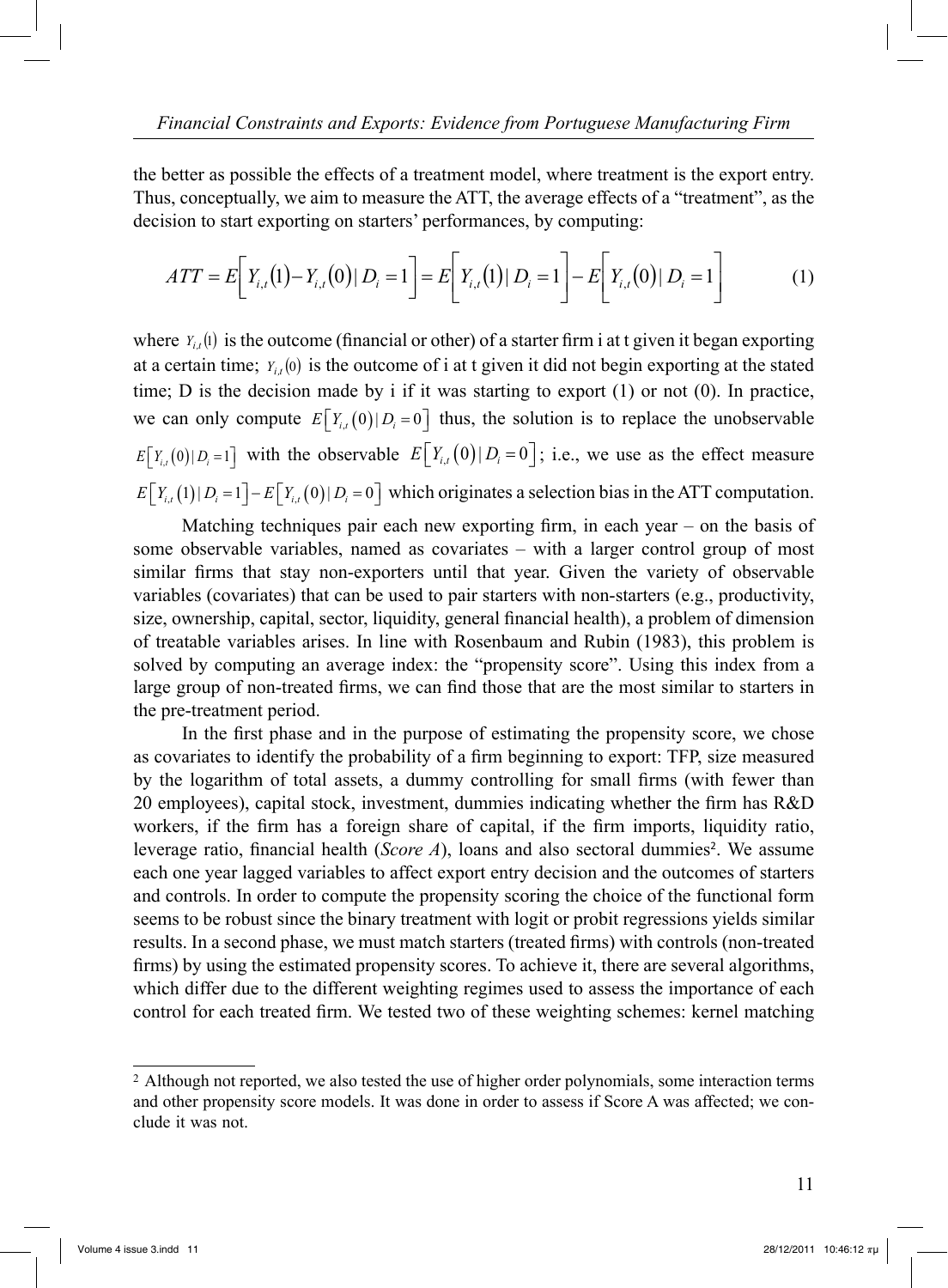and nearest neighbour matching<sup>3</sup>. Given that the different methods reach different points on the frontier of the trade-off between quality and quantity of the matches, and, in line with Caliendo and Kopeinig  $(2008)$ , neither of them is a priori superior, we use both<sup>4</sup>; in fact, their joint consideration offers a way to assess the robustness of the estimates. Given the narrowness of our database, we perform the referred matching by pooling all cohorts of starters, given we have ensured it does not affect the matching quality. Complementarily, in order to assess matching quality, we compare the average level of the covariates before and after matching and look for differences between treated and control units; results of aftermatching balancing tests (in Table D in Appendix) indicate that there are no significant differences between matched and control firms in terms of covariates; such evidence suggests the robustness of the matching implemented.

Nevertheless, in spite of all precautions when performing PSM, the self-selection bias may still exist, due to the bias coming from unobservables. In fact, if there are unobservable variables affecting both "assignment" into exporting and the outcome variable simultaneously, a hidden-bias may arise. A method for dealing with timeinvariant unobservable bias is to add a differences-in-differences (DID) estimator to PSM. According to Blundell and Costa Dias (2000), this approach can improve the quality of non-experimental evaluation. Using DID, we compare differences in outcomes before and after the treatment (i.e., export entry) for the treated group – starters – to the same differences computed for the untreated group – controls. Naturally, without the treatment, the differences across both groups should not exist. Thus, to evaluate the impact of exporting on new exporters' performances (ATT), we performed the PSM-DID estimator applying at every period after the entry into the export markets with respect to the year prior to entry (*t-1*); such implemented estimator could be written as

$$
M^{PSM-DID} = \frac{1}{n_i} \sum_{D_i=1} \left[ \left( Y_{i,Post} - Y_{i, pre} \right) - \sum_{D_j=0} w_{i,j} \left( Y_{j,Post} - Y_{j, pre} \right) \right]
$$
(2)

In (2), Y is the required outcome (in logarithms, *ln*, instead of absolute values to obtain differences in growth rates between starters and non-starters); Post and pre denote that the variable is in the post-entry and pre-entry period;  $D_i=1$  ( $D_j=0$ ) denotes the group of starters (non-starters) in the region of common support;  $n<sub>i</sub>$  is the number of treated units on the common support;  $w_{i,j}$  is the weight of the j<sup>th</sup> observation of controls in constructing the counterfactual to the i<sup>th</sup> treated firm. When using the nearest neighbour algorithm each treated firms is matched with a single control, but using Kernel means that all controls, in

<sup>&</sup>lt;sup>3</sup> Kernel matching is a nonparametric matching estimator that compares the outcome of each treated firm to a weighted average of the outcomes of all the untreated firms of the control group, with the highest weight being placed on those with scores closest to the treated firm. Nearest neighbor matching chooses a single firm from the comparison group as a match for a treated one in terms of the closest propensity score.

<sup>4</sup> Nevertheless, we only report kernel algorithm results.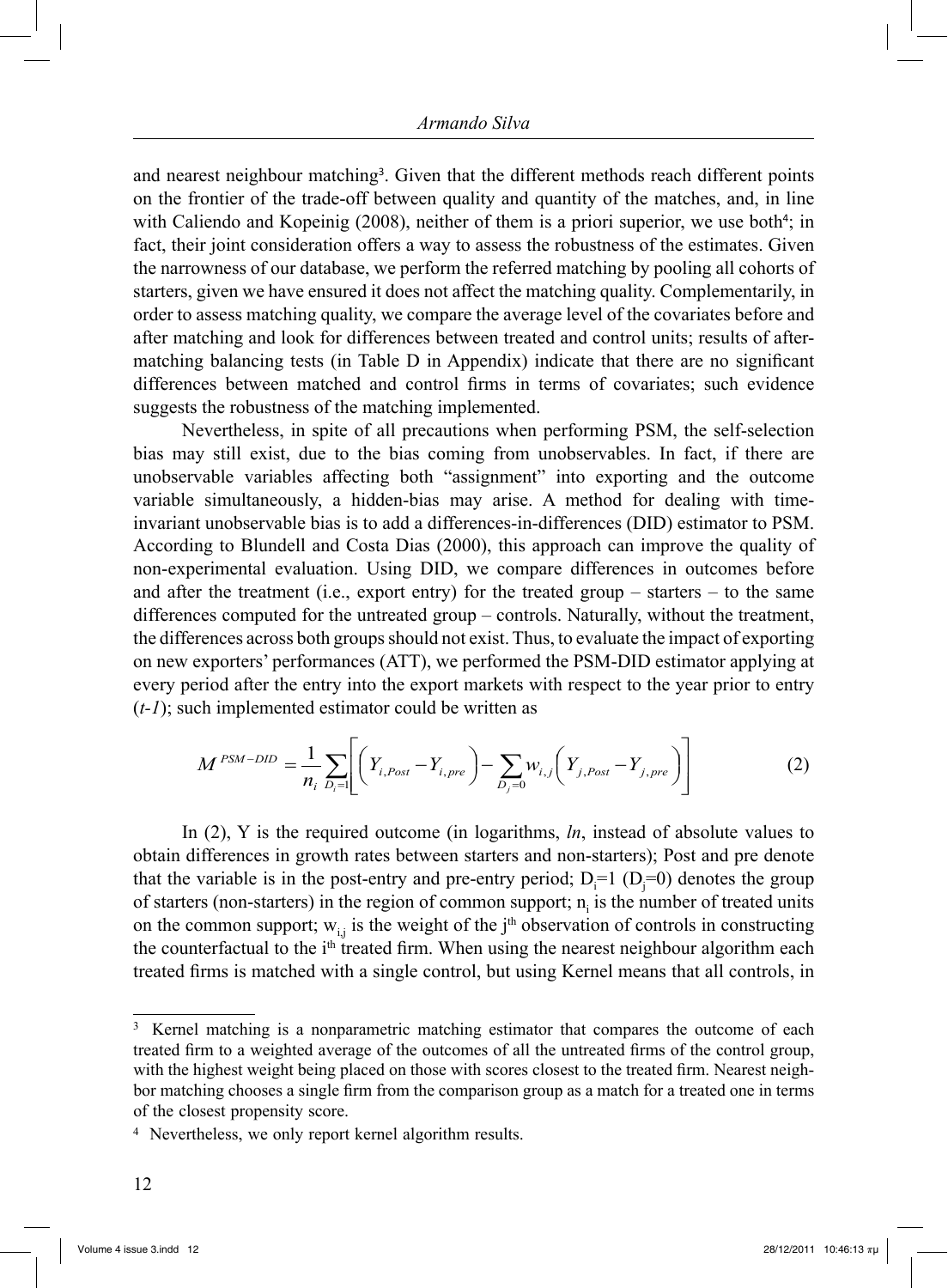the common support region, are weighted for matching each treated firm. We considered a maximum of six years after the starting year and thus we calculated ATT effects from *t* to *t+6*. As mentioned, by using *ln*, values in Table 1 are percentage point differences in growth rates between starters and controls for *Score A*, observed cumulatively from *t-1* to the end of that year.

Propensity score matching was performed either by the program psmatch2 (developed by Leuven and Sianesi, 2003) and by the programs<sup>5</sup> pscore and attnd $(w)$  / attk (developed by Becker and Ichino, 2002). For both programs we used either nearest neighbour matching and Kernel matching. When using Kernel matching, standard errors are obtained by bootstrapping the entire estimation framework, including the propensityscore computation stage.

#### **3.2 Results**

Table 1 shows that the effect of exports on financial health (*Score A*) is positive and statistically significant from one year after export entry up to four years later; in fact, the growth of *Score A,* is higher for starters relative to control firms, for each year and always compared with pre-entry period. That growth advantage of starters, in financial health, is of 3 to 4 percentage points, compared with non-starters and reaches a maximum in the fourth year after exports begin.

These positive effects of new exporting activity seem to spread to efficiency (TFP growth of starters is also higher for four years) and to other financial variables such as solvency (for two years), cash flow, financial debt share on total liabilities and bond share in total liabilities. In fact, there is some evidence that starters are more able to reach higher growth in cash flow and are also more able to obtain higher increase in the importance of financial debt and of bond debt, suggesting that exports improve firms´ ability to obtain financial credit. In addition, in the first two years after entry we notice starters to have a disadvantage in what concerns the growth in the return on assets (ROA); a similar fact is observed in cash flow growth for the same period. Such results could suggest that new exporters take some time to recover from sunk entry costs of exporting; moreover, the cash flow generating ability of starters begins to growth in a superior path only four years after export entry, thus "rewarding" new exporters for their "investment" in foreign markets. The fact that ROA never shows exporters´ superiority may be due to the fact that the increase in returns is inferior to the increase in assets associated with foreign competition.

At another level, other sign of increased financial health of starters is presented by the decreasing share of trade credit relative to domestic firms; in fact, some years after entry the new exporters clearly decrease their trade credit share, relative to domestic firms; thus, suggesting new exporters get higher abilities to finance them from banks or directly from the markets (bonds) thus reducing their dependence from suppliers.

<sup>5</sup> We only report results from psmatch2; other results are available upon request.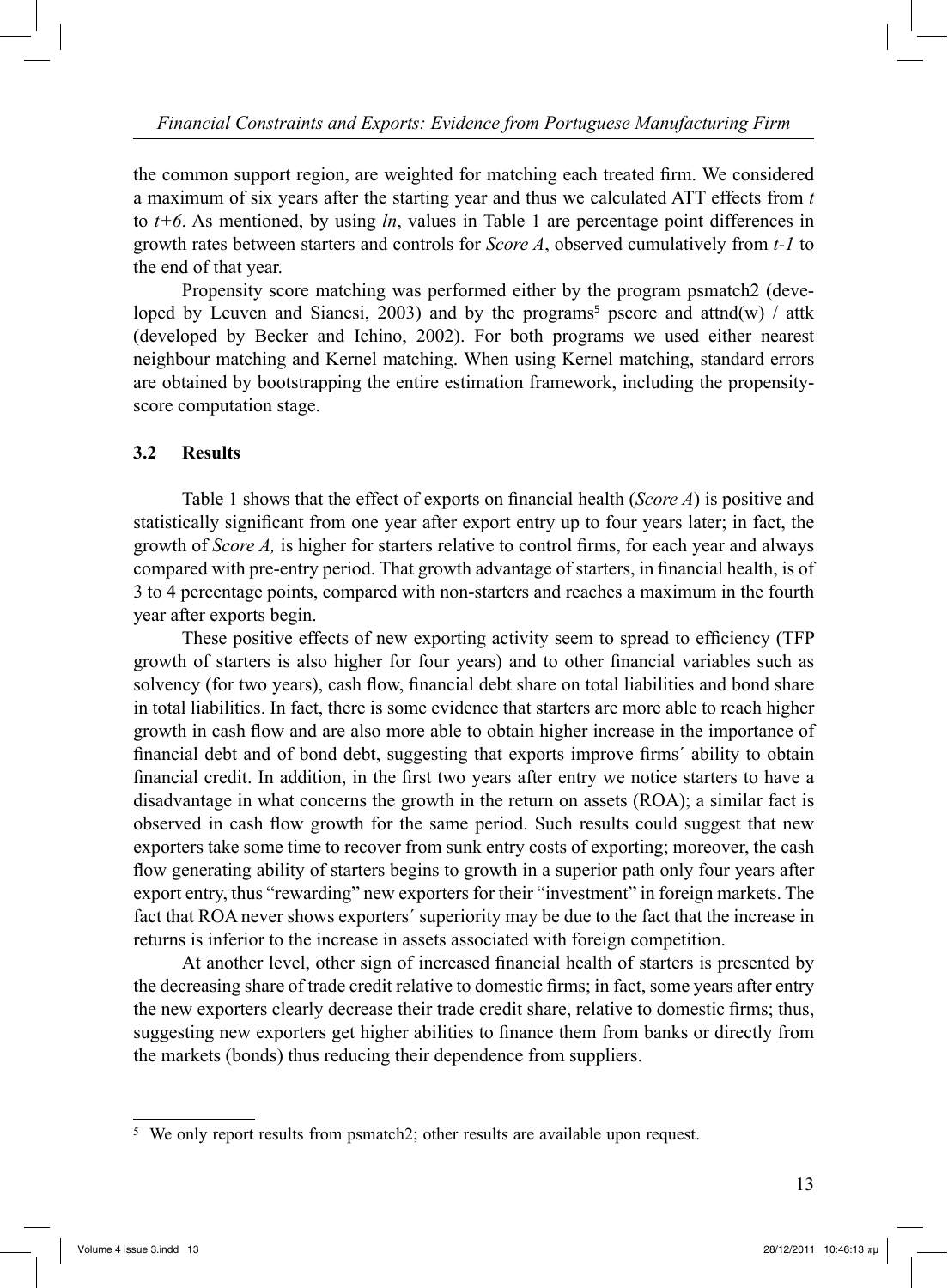*Armando Silva*

|                    | $t/t-1$     | $t+1/t-1$   | $t+2/t-1$    | $t+3/t-1$   | $t+4/t-1$    | $t+5/t-1$             | $t+6/t-1$             |
|--------------------|-------------|-------------|--------------|-------------|--------------|-----------------------|-----------------------|
| <b>TFP</b>         | $0.008+$    | $0.026*$    | $0.045*$     | $0.039*$    | $0.059**$    | $-0.002+$             | $-0.071+$             |
|                    | (0.018)     | (0.013)     | (0.025)      | (0.027)     | (0.027)      | (0.044)               | (0.067)               |
| Score A            | $0.014^{+}$ | $0.017**$   | $0.019*$     | 0.033       | $0.039**$    | $-0.008+$             | $0.041 +$             |
|                    | (0.011)     | (0.010)     | (0.010)      | (0.012)     | (0.018)      | (0.024)               | (0.031)               |
| Solvency           | $0.088^{+}$ | $0.003^{+}$ | $0.081^{+}$  | $0.118*$    | $0.154*$     | $-0.124$ <sup>+</sup> | $0.144^{+}$           |
|                    | (0.068)     | (0.007)     | (0.061)      | (0.062)     | (0.102)      | (0.132)               | (0.172)               |
| Liquidity          | $0.015+$    | $0.022^{+}$ | $0.012^{+}$  | $-0.043+$   | $-0.028+$    | $0.012^{+}$           | $0.131+$              |
|                    | (0.031)     | (0.032)     | (0.040)      | (0.051)     | (0.068)      | (0.061)               | (0.141)               |
| <b>ROA</b>         | $-0.088$    | $-0.093**$  | $-0.088^{+}$ | $-0.107+$   | $-0.098+$    | $-0.192^{+}$          | $-0.265+$             |
|                    | (0.047)     | (0.064)     | (0.066)      | (0.098)     | (0.094)      | (0.132)               | (0.185)               |
| Financial          | $0.019^{+}$ | $0.131+$    | $0.211+$     | $0.293**$   | 0.063        | $0.021+$              | $0.017+$              |
| Debt share         | (0.210)     | (0.102)     | (0.182)      | (0.213)     | (0.023)      | (0.042)               | (0.025)               |
| Bond               | $0.017^{+}$ | $0.127^{+}$ | $0.201+$     | $0.263^{+}$ | 0.061        | $0.025^{+}$           | $0.017^{+}$           |
| share              | (0.200)     | (0.100)     | (0.172)      | (0.243)     | (0.025)      | (0.044)               | (0.025)               |
| Trade              | $0.142^{+}$ | $0.247^{+}$ | $-0.347+$    | $-0.817+$   | $-0.188^{+}$ | $-0.217$ *            | $-0.277$ <sup>+</sup> |
| credit             | (0.060)     | (0.540)     | (0.650)      | (0.990)     | (0.890)      | (0.145)               | (0.310)               |
| Cash Flow          | $-0.057**$  | $-0.061**$  | $-0.062^{+}$ | $0.115*$    | 0.171        | $0.147^{+}$           | $0.026+$              |
|                    | (0.031)     | (0.040)     | (0.073)      | (0.071)     | (0.058)      | (0.137)               | (0.033)               |
| Leverage           | $0.001+$    | $0.004^{+}$ | $0.016+$     | $0.003+$    | $-0.019+$    | $0.021+$              | $0.039^{+}$           |
|                    | (0.021)     | (0.011)     | (0.021)      | (0.0151)    | (0.018)      | (0.018)               | (0.029)               |
| Number<br>Treated  | 732         | 723         | 489          | 381         | 281          | 181                   | 111                   |
| Number<br>Controls | 2,782       | 2,747       | 1,822        | 1,298       | 869          | 509                   | 233                   |

**Table 1: PSM-DID estimations** 

**Source**: Own calculations.

**Notes**: By using a Kernel algorithm and program *psmatch*2, we report bootstrapped standard errors (200 replications), the number of treated on the common support and the number of matched controls. If nothing is mentioned, coefficients are significant at 1% and coefficients significant, at least at 10% are in bold.

\*\*\*means significant at least at 5%.

\* means coefficients are significant at least at 10%.

+ means coefficients are not significant.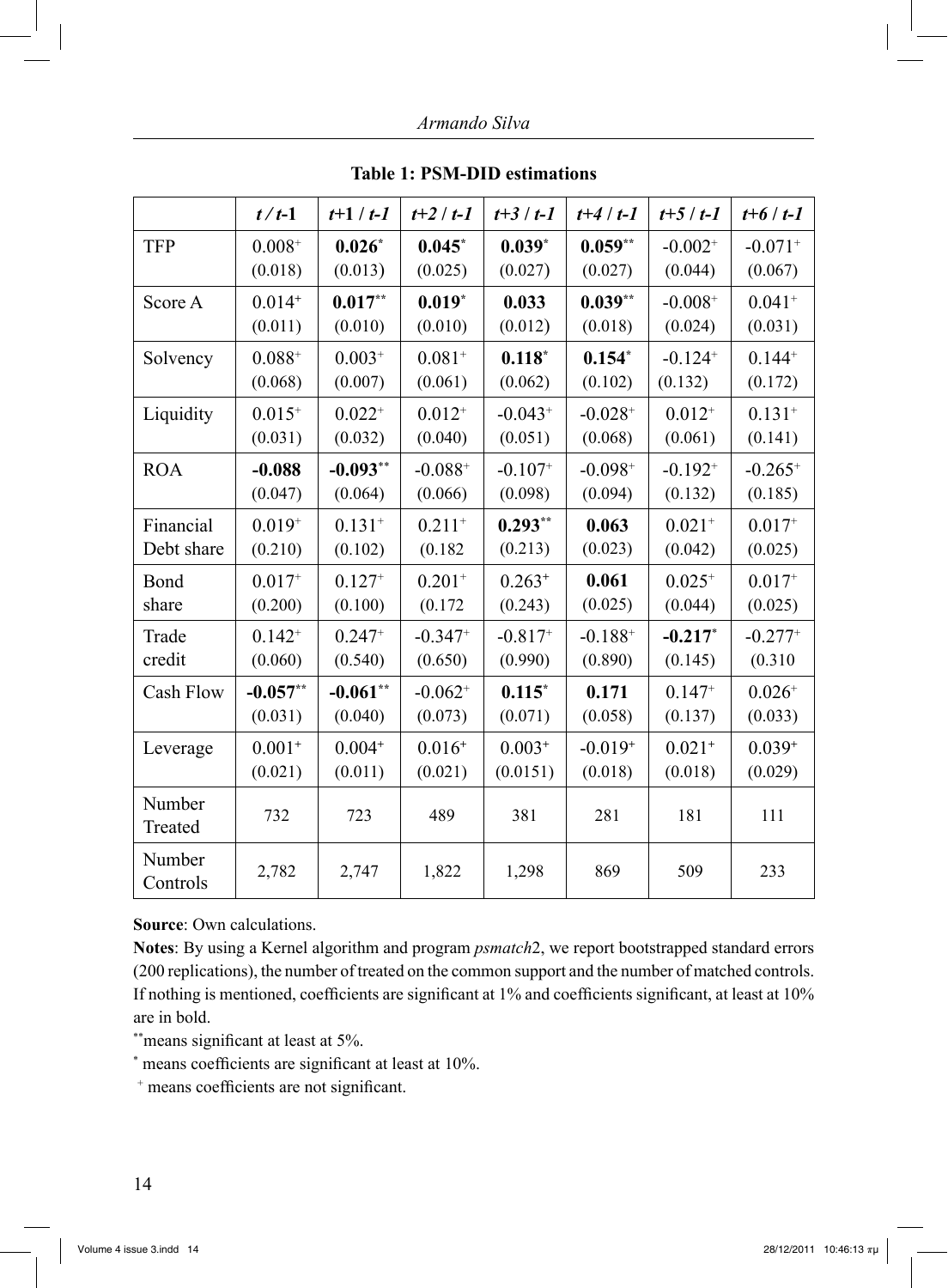Complementarily, we have also performed similar tests by splitting our database according to size and export intensity. In what respects size we divided data (both for treated and control groups) in "small" firms, with less than 20 employees, and "other" firms, with more than 20 employees; for each sub-group we performed the correspondent PSM-DID. Results of Table 2 show clearly that only small sized starters benefit of beginning to export; this could mean that "other" starters given their superior dimension have even prior to exporting a healthier financial situation, and which is not improved by selling abroad.

|             | $t/t-1$     | $t+1/t-1$   | $t+2/t-1$   | $t + 3/t - 1$ | $t+4/t-1$   | $t+5/t-1$             |
|-------------|-------------|-------------|-------------|---------------|-------------|-----------------------|
| Small firms | $0.017*$    | $0.015*$    | 0.020       | 0.036         | $0.029**$   | $-0.020$ <sup>+</sup> |
|             | (0.010)     | (0.010)     | (0.011)     | (0.014)       | (0.019)     | (0.030)               |
| Big firms   | $0.001^{+}$ | $0.016^{+}$ | $0.018^{+}$ | $0.021^{+}$   | $0.009^{+}$ | $-0.016$ <sup>+</sup> |
|             | (0.014)     | (0.014)     | (0.019)     | (0.021)       | (0.034)     | (0.033)               |

**Table 2: PSM-DID for different size groups and for Score A** 

**Source**: Own calculations **Notes**: See Table 1

 At another level, we perform a second robustness check by splitting starters in accordance with their export intensity level (in the first two years)<sup> $6$ </sup>; results of Table 3 show that to trigger the beneficial effects of exports there is no threshold of export intensity needed. These results have important policy implications given that they suggest that the simple fact of beginning to export is sufficient to improve the financial health of starters.

|                | $t/t-1$              | $t+1/t-1$   | $t+2/t-1$   | $t+3/t-1$   | $t+4/t-1$   | $t+5/t-1$             |
|----------------|----------------------|-------------|-------------|-------------|-------------|-----------------------|
| High intensity | $-0.01$ <sup>+</sup> | $0.012^{+}$ | $0.010^{+}$ | $0.026^{+}$ | $0.032**$   | $-0.020$ <sup>+</sup> |
| starters       | (0.011)              | (0.013)     | (0.014)     | (0.019)     | (0.021)     | (0.030)               |
| Low intensity  | $0.015^{+}$          | $0.011**$   | $0.016*$    | 0.026       | $0.029^{+}$ | $0.005^{+}$           |
| starters       | (0.014)              | (0.08)      | (0.012)     | (0.015)     | (0.028)     | (0.024)               |

**Table 3: PSM-DID for different export intensity groups and for Score A** 

**Source**: Own calculations **Notes**: See Table 1

<sup>6</sup> We divide starters in two groups: one obtaining export intensity higher than 15% in the two first years of exporting; the other with lower export intensity.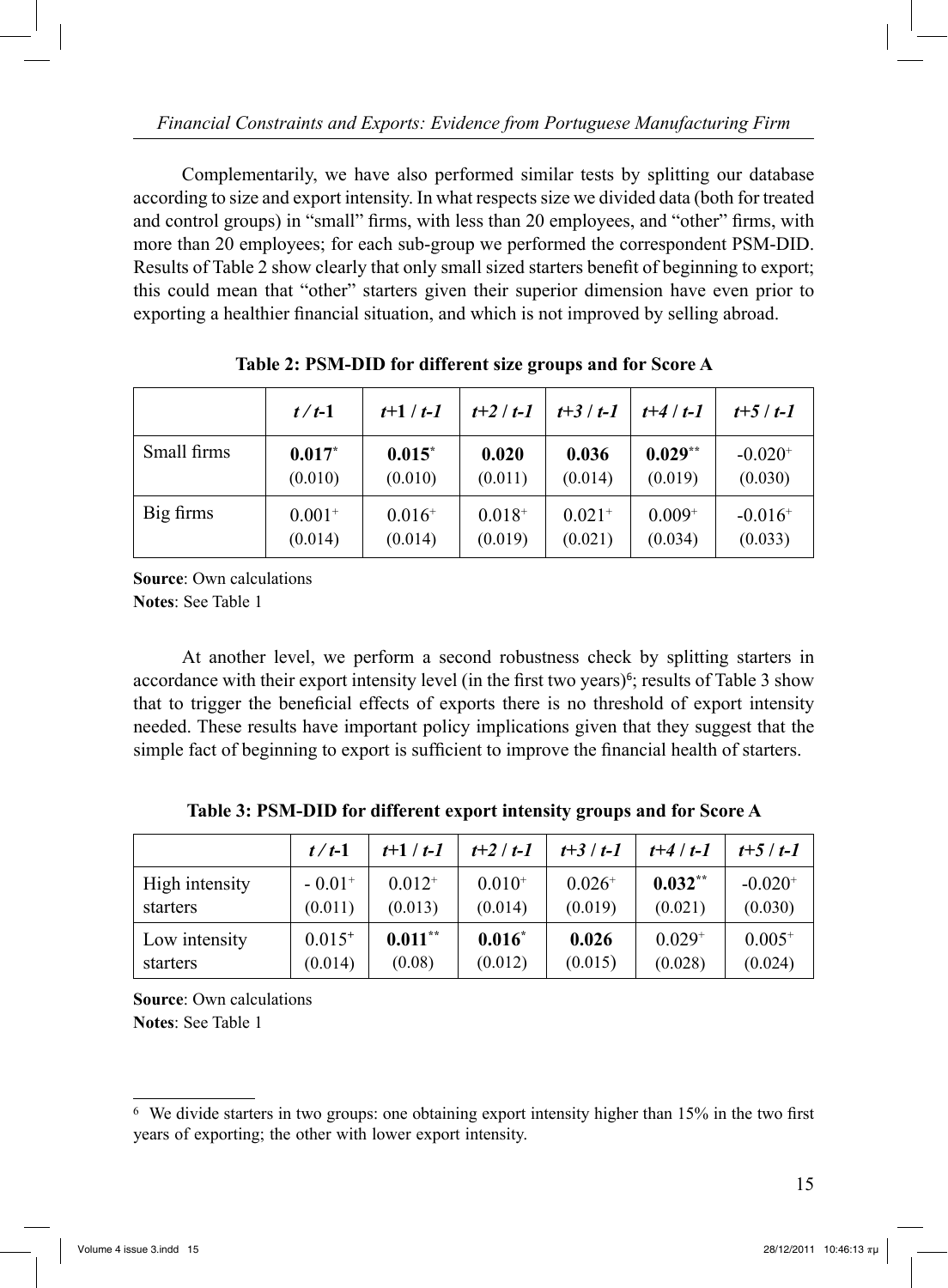In line with the arguments of Ganesh- Kumar et al. (2001), Campa and Shaver (2002), Greenaway et al. (2007) or Bellone et al. (2010) we argue that exports may exert a positive effect on firm financial health, namely by a revenue diversification effect (by reducing exposure to demand-side shocks) and by a signaling effect to financial markets (reducing informational asymmetries) given that the very fact of exporting could be a signal of efficiency given to creditors as only the best achieve to export.

#### **4. Conclusions**

 This paper belongs to the recent stream of the literature that studies the links between exports and financial constraints. Given that the measure of financial constraints is still an ongoing issue, we propose a new way to assess the degree of financial constraints, in a development of the multivariate index proposed by Musso and Schiavo (2008).

 Our main goal is to assess whether internationalization has any positive effect on financial health. Methodologically, we present, for the first time, a propensity score matching with difference in differences in order to evaluate the effects of new exports on the financial health of firms, overcoming the main handicaps of previous studies on these subjects.

 We found that internationalization increases the path at which exporters improve their financial health compared to the correspondent path for non-exporters. Such positive effects are especially important for small firms and do not seem to require a threshold of export intensity.

 In terms of policy evaluation these findings seem to justify the public support to new exporters given the positive properties that exports generate on financial health of firms. Nevertheless, several issues still need further discussion; we highlight two of them: the assessment on the quantitative influence of financial constraints on firm-level exports both at intensive and extensive margins, and the qualitative study of the channels through which firms improve their financial situation.

#### **References**

- Becker, S. and Ichino A., 2002, 'Estimation of average treatment effects based on propensity scores', *The Stata Journal* 2002, 2, 4, pp. 358-377.
- Bellone, F., Musso P., Nesta, L. and Schiavo, S., 2010, 'Financial Constraints and Firm Export Behaviour', *The World Economy*, 33, 3, pp. 347-373.
- Bernard A.B., Jensen B.J., 1999, 'Exceptional Exporter Performance: Cause, Effect or Both?', *Journal of International Economics*, 47, 1, pp. 1-25.
- Blundell, R. and Costa Dias, M., 2000, 'Evaluation methods for non experimental data', *Fiscal Studies*, 21, 4, pp. 427-468.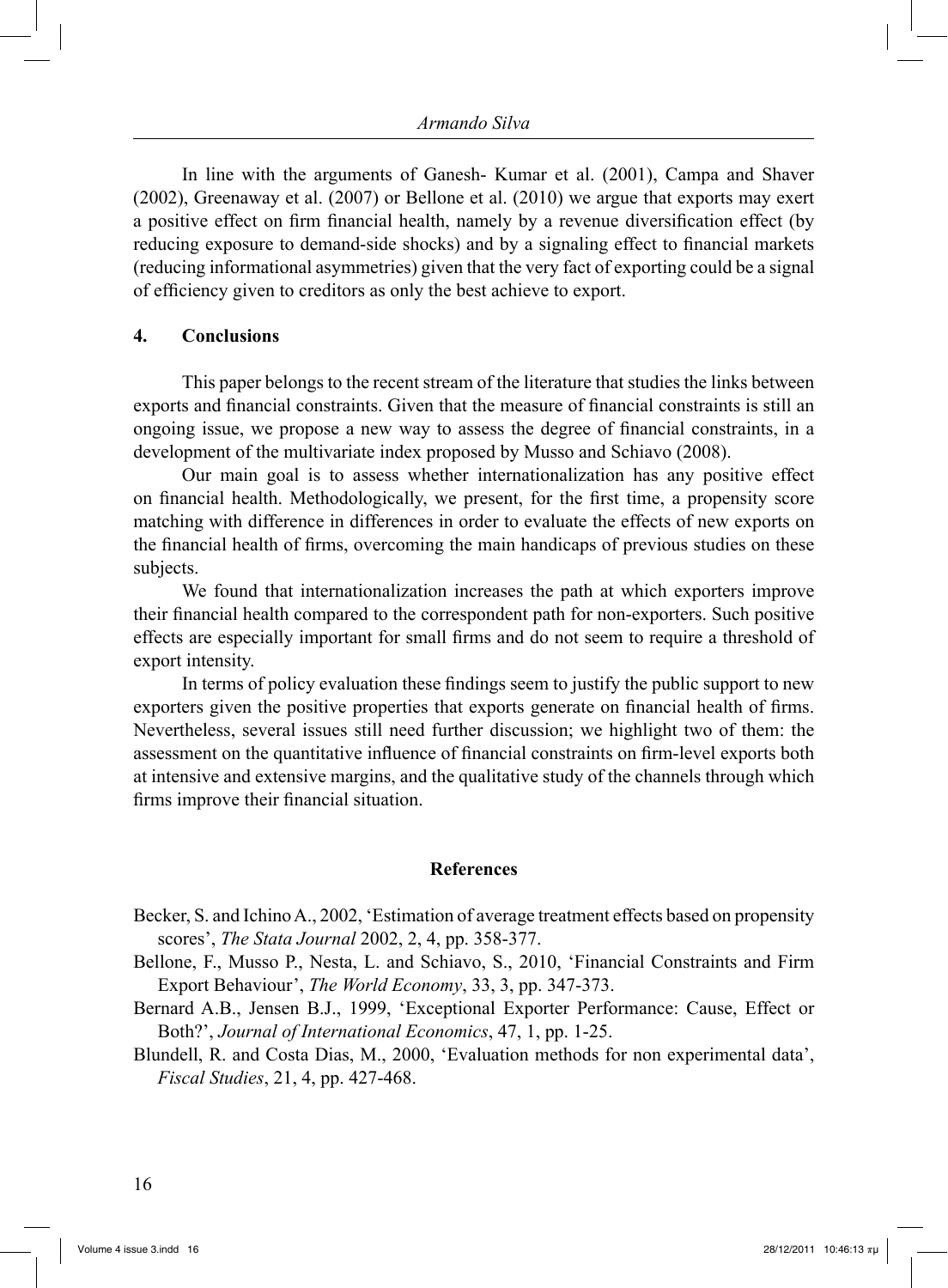*Financial Constraints and Exports: Evidence from Portuguese Manufacturing Firm*

- Bridges, S. and Guariglia A., 2008, 'Financial Constraints, Global Engagement, and Firm Survival in the United Kingdom: Evidence from Micro Data', *Scottish Journal of Political Economy*, 55, 4, pp. 444-64.
- Caliendo, M. and Kopeinig, S., 2008, Some pratical guidance for the implementation of propensity score matching', *Journal of Economic Surveys*, 22, 1, pp. 31-72.
- Campa, J. and Shaver, J., 2002, 'Exporting and Capital Investment: On the Strategic Behavior of Exporters', *Research Papers,* 469, IESE Business School.
- Chaney, T., 2005, 'Liquidity Constrained Exporters', *Working Paper, University of Chicago, Dept. of Economics*.
- Clerides, S., Lach, S. and Tybout, J., 1998, 'Is learning by exporting important? Micro-Dynamic evidence from Colombia, Morocco and Mexico', *Quarterly Journal of Economics,* 113, 3, pp. 903-948.
- De Loecker, J., 2010, 'A note on detecting learning-by-exporting', *NBER Working Papers* 16548.
- Delgado, M., Farinas, J.C., Ruano, S., 2002, 'Firm Productivity and Export Markets: A Nonparametric Approach', *Journal of International Economics*, 57, pp. 397-422.
- Ganesh-Kumar, A., Sen, K. and Vaidya, R., 2001, 'Outward Orientation, Investment and Finance Constraints: A Study of Indian Firms', *Journal of Development Studies*, 37, 4, pp. 133-149.
- Greenaway, D., Guariglia, A. and Kneller, R., 2007, 'Financial factors and exporting decisions', *Journal of International Economics*, 73, 2, pp. 377-395.
- Leuven, E. and Sianesi, B., 2003, 'Psmatch2: Stata module to perform full Mahalanobis and propensity score matching, common support graphing, and covariate imbalance testing', *Statistical Software Components,* S432001, Boston College Department of Economics, revised 26 Sep 2010.
- Levinsohn, J. and Petrin, A., 2003, 'Estimating production function using inputs to control for unobservables', *Review of Economic Studies*, 70, 2, pp. 317-341.
- Manole, V. and Spatareanu, M., 2010, 'Exporting, capital investment and financial constraints', *World Economic Review*, 146, 1, pp. 23-37.
- Manova, K., 2010, 'Credit Constraints, Heterogeneous Firms, and International Trade', *Working Papers* 14531, National Bureau of Economic Research.
- Musso, P. and Schiavo, S., 2008, 'The Impact of Financial Constraints on Firm Survival and Growth', *Journal of Evolutionary Economics*, 18, 2, pp. 135-149.
- Olley, S. G. and Pakes, A., 1996, 'The Dynamics of Productivity in the Telecommunications Equipment Industry', *Econometrica* 64, 6, pp. 1263-1297.
- Rosenbaum, P. and Rubin, D., 1983, 'The central role of the propensity score in observational studies for causal effects', *Biometrika*, 70, 1, pp. 41-55.
- Tornell, A. and Westermann, F., 2003, 'The credit channel in middle income countries', *Cesifo Working Paper* no. 832, January 2003.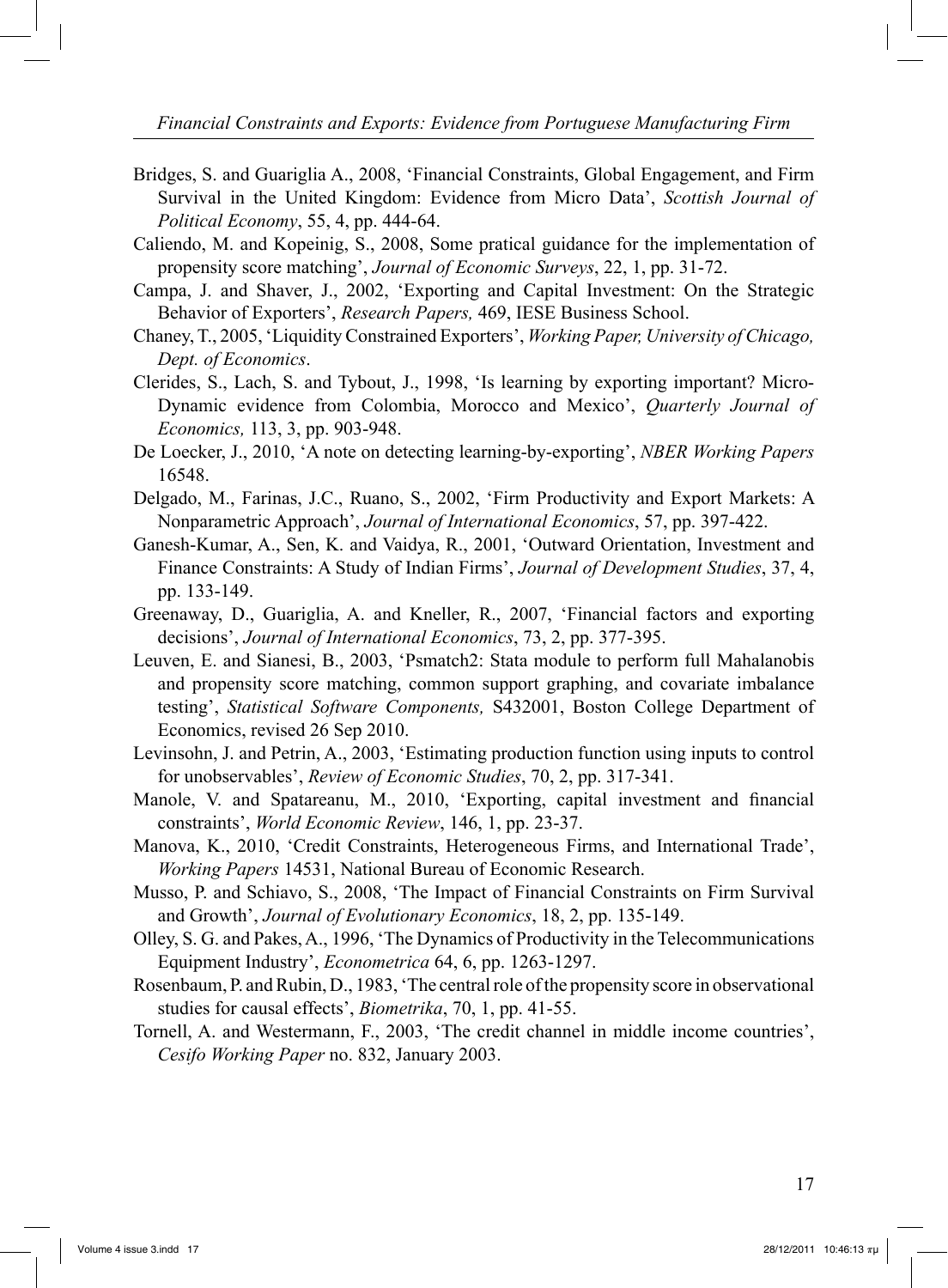# **Appendix**

|                | 1996 | 1997 | 1999 | 2000 | 2001 | 2002 | 2003 |
|----------------|------|------|------|------|------|------|------|
| All            | 677  | 607  | 589  | 604  | 511  | 523  | 545  |
| <b>Starter</b> | 166  | 132  | 105  | 125  | 86   | 118  | 99   |

# **Table A: Number of firms studied**

**Source**: Own calculations

|                                | Control | <b>Starter</b> |
|--------------------------------|---------|----------------|
| Score A                        | 4,75    | 5,45           |
| Employees                      | 35      | 93             |
| Cap $(10^6 \text{E})$          | 3,35    | 6,59           |
| Liquidity                      | 0.39    | 0,52           |
| TFP $(10^3 \text{ } \epsilon)$ | 79      | 156            |
| Leverage                       | 1,08    | 0,97           |

# **Table B: Average values 1996-2003**

**Source**: Own calculations

| Table C: General statistics of Score A |
|----------------------------------------|
|----------------------------------------|

| Score A | Share of all firms<br>for each <i>Score</i> level | Liquidity Index<br>$(1$ is maximum) | Solvency<br>Ratio | <b>ROA</b> |
|---------|---------------------------------------------------|-------------------------------------|-------------------|------------|
| 2       | $0.1\%$                                           | 24%                                 | 8%                | $4\%$      |
| 3       | 1,5%                                              | 84%                                 | $2\%$             | 8%         |
| 4       | 11,6%                                             | 86%                                 | 13%               | 6%         |
| 5       | 27,4%                                             | 82%                                 | 22%               | 6%         |
| 6       | 31,8%                                             | 100%                                | 30%               | 8%         |
| 7       | 20,5%                                             | 78%                                 | 28%               | 10%        |
| 8       | 6,4%                                              | 96%                                 | 27%               | 12%        |
| 9       | 0,7%                                              | 90%                                 | 24%               | 13%        |
| Total   | 100%                                              | 85%                                 | 22%               | 8%         |

**Source**: Own calculations